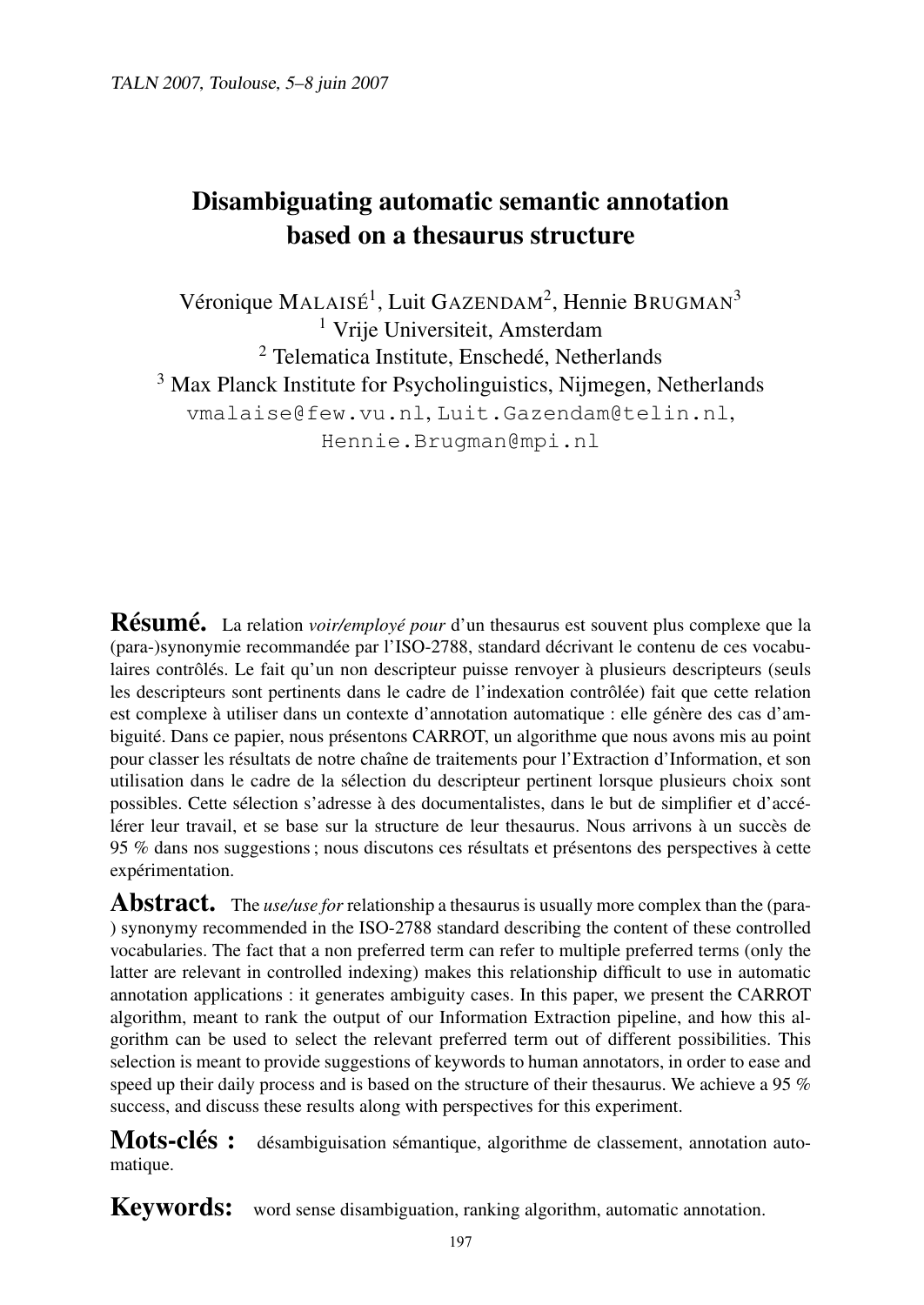## 1 Introduction

Thesauri are controlled vocabularies, often used for indexing and retrieving documents from collections. The standard thesauri contain two types of elements, preferred and non preferred terms, related with a link called *use/use for*. This link is considered as (para-)synonymy in the ISO-2788 standard (ISO, 1986) and can thus be useful for (semi-) automatic indexing applications : it enables a program to index a document with a preferred term (which is the type of thesaurus based controlled annotation we are interested in) either if the document contains an occurrence of the preferred term or if it contains occurrences of the corresponding non preferred term. In reality, this *use/use for* relationship is often more complex, and can generate ambiguity problems when used "as is" in an automatic application. We present in this paper the solution that we have developed in our project for selecting the relevant preferred term, given an occurrence of an ambiguous non preferred term in a text. This selection algorithm is based on the thesaurus's structure. The thesaurus we used in this experiment is the GTAA, which is employed for indexing and retrieving TV programs at the Netherlands Institute for Sound and Vision, the Dutch national TV archives. Our project,  $CHOICE<sup>1</sup>$ , is collaborating with this Institute and focuses on easing and speeding up the work of cataloguers by providing them with a ranked set of keywords referring to their thesaurus' entries as indexing suggestions. We will present our project's goal and the specificity of this use case in the following section (section 2), followed by a description of thesauri in general and the GTAA itself (section 3). In this section, we will show the different semantics of the *use/use for* relationships and the problem of having multiple links between preferred and non preferred terms. We then present our annotation pipeline (section 3.4), including the algorithm that we elaborated to rank the extracted keywords, and that we propose here for selecting the relevant preferred term out of multiple possibilities (section 3.5). Section 5 shows our experiment to evaluate this algorithm in this Word Sense Disambiguation context. We achieved a 95 % of success, but are still facing minor and more important problems. We discuss them and conclude with perspectives for this experiment in section 6.

## 2 The CHOICE project

Charting the Information Landscape Employing Context Information, the CHOICE project deals with the suggestion of metadata from textual resources to annotate video documents. In the context of the Dutch TV archives, the cataloguers check a set of textual documents, on top of watching the program itself, to make their descriptions. One of the goals of our project is to build on existing Information Extraction platforms, extend and tune them to our specific needs in order to cope with the particularities of this specific use case and provide the cataloguers with a relevant set of keywords as indexing suggestions. Our Information Extraction is based on the content of the thesaurus that they are currently using at Sound and Vision, enriched and transformed by us. We present this thesaurus in the following section, and the specificity of our task in the section describing our ranking algorithm.

<sup>1</sup>http://www.nwo.nl/CATCH/CHOICE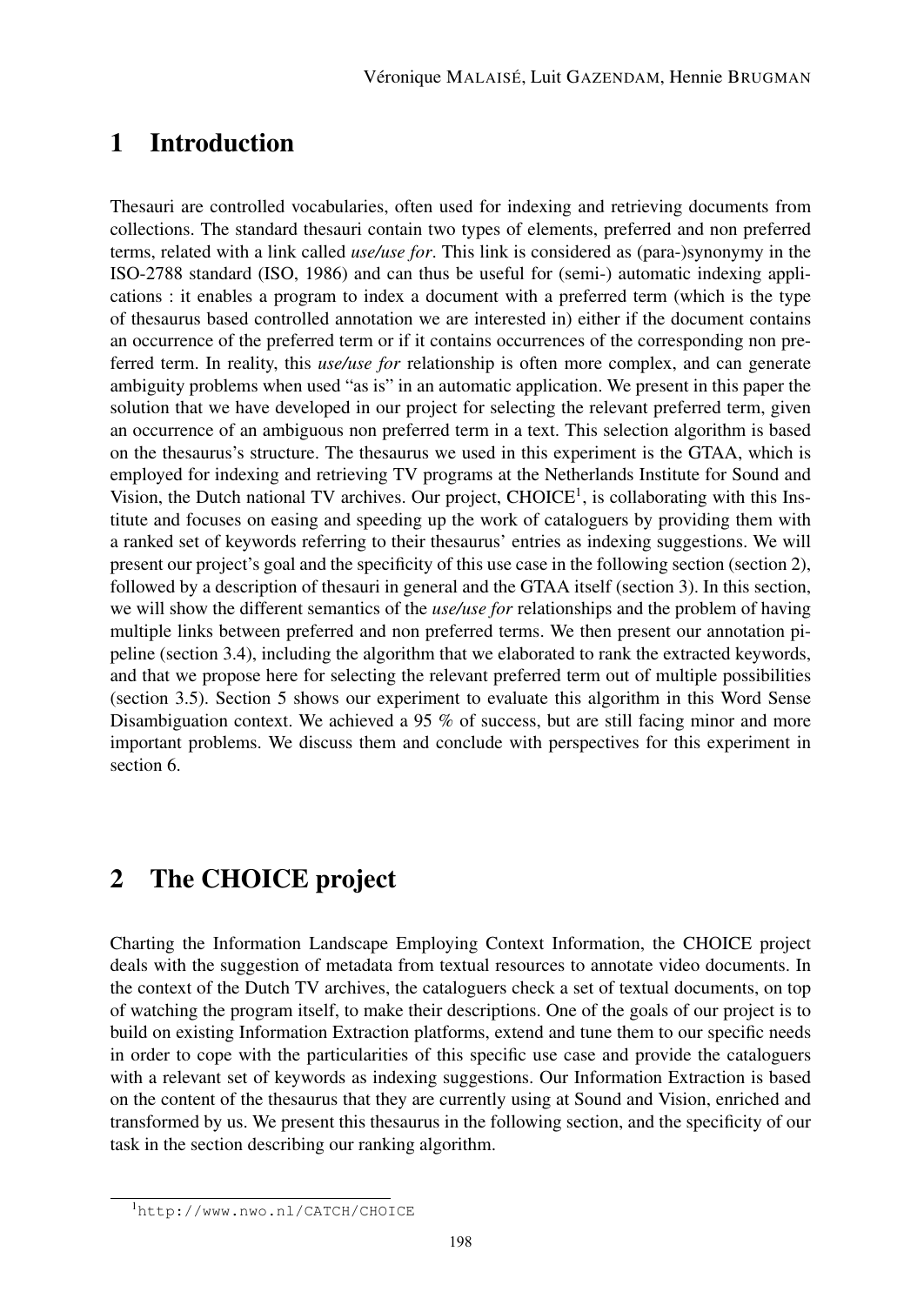# 3 The GTAA thesaurus

#### 3.1 A thesaurus according to the ISO 2788 standard

A thesaurus is *The vocabulary of a controlled indexing language, formally organized so that the* a priori *relationships between concepts (for example as "broader" and "narrower") are made explicit.*<sup>2</sup>

Although this definition mentions *concepts*, a thesaurus contains terms (preferred and non preferred terms), organized according to 5 relationships : broader term (BT), narrower term (NT), related term  $(RT)$ , use  $(US^3)$  and use for  $(UF)$ . A preferred term is *A term used consistently when indexing to represent a given concept*  $[...]^4$ , whereas a non preferred term should not be used for indexing, but is only useful at search time to point different words possibly expressing the same idea towards the one that has been chosen to represent it in the thesaurus. In practice, as we detail in the following section, this relationship can encode different kinds of links, as suggested by these examples : hurricane UF cyclone, insurgent UF guerilla's, organ UF church organ, oven UF magnetrons, octopus UF calamary.

The other relationships should stand only between preferred terms. BT relates a term with a more generic one, supposed to index a larger set of documents. For example *Means of transportation* is a BT of *Bus*. NT is the relationship between a term and a more specific one, that should be used to index a subset of the documents indexed by the more generic one (*Bus* and *School bus*). RT is a non hierarchical relationship between two terms in the same domain, as *Bus* and *Driver*, for example.

### 3.2 The GTAA

The GTAA thesaurus, a Dutch acronym for "Common Thesaurus for Audiovisual Archives", is the controlled vocabulary used for the Sound and Vision documentation process. It contains approximately 160.000 terms. They are divided in 6 disjoint facets : Keywords (about 3800 preferred terms), Locations (about 14.000), Person Names (about 97.000), Organization-Group-Band Names (about 27.000), Maker Names (about 18.000) and Genres (113 preferred terms). The thesaurus mainly uses constructs as presented in the ISO 2788 standard and commonly used in companies or institutions : amongst others, use, use for, broader term, narrower term, related term. Terms from all facets of the GTAA may have related terms and use for relationships, but only Keywords and Genres can also have broader term/narrower term relations, organizing them into a set of hierarchies. Additionally, Keyword terms are thematically classified in 88 subcategories of 16 top Categories (Nature, Society,...). Although the data model that is used for the thesaurus allows links between terms across facets, no instances of these links currently exist. This experiment concerns only automatic indexing with terms from the Keyword facet.

 $2$ (ISO, 1986), section 3-Definitions.

<sup>&</sup>lt;sup>3</sup>In general this relationship is encoded USE, but this acronym is the one used in the GTAA.

 $4$ (ISO, 1986), section 3-Definitions.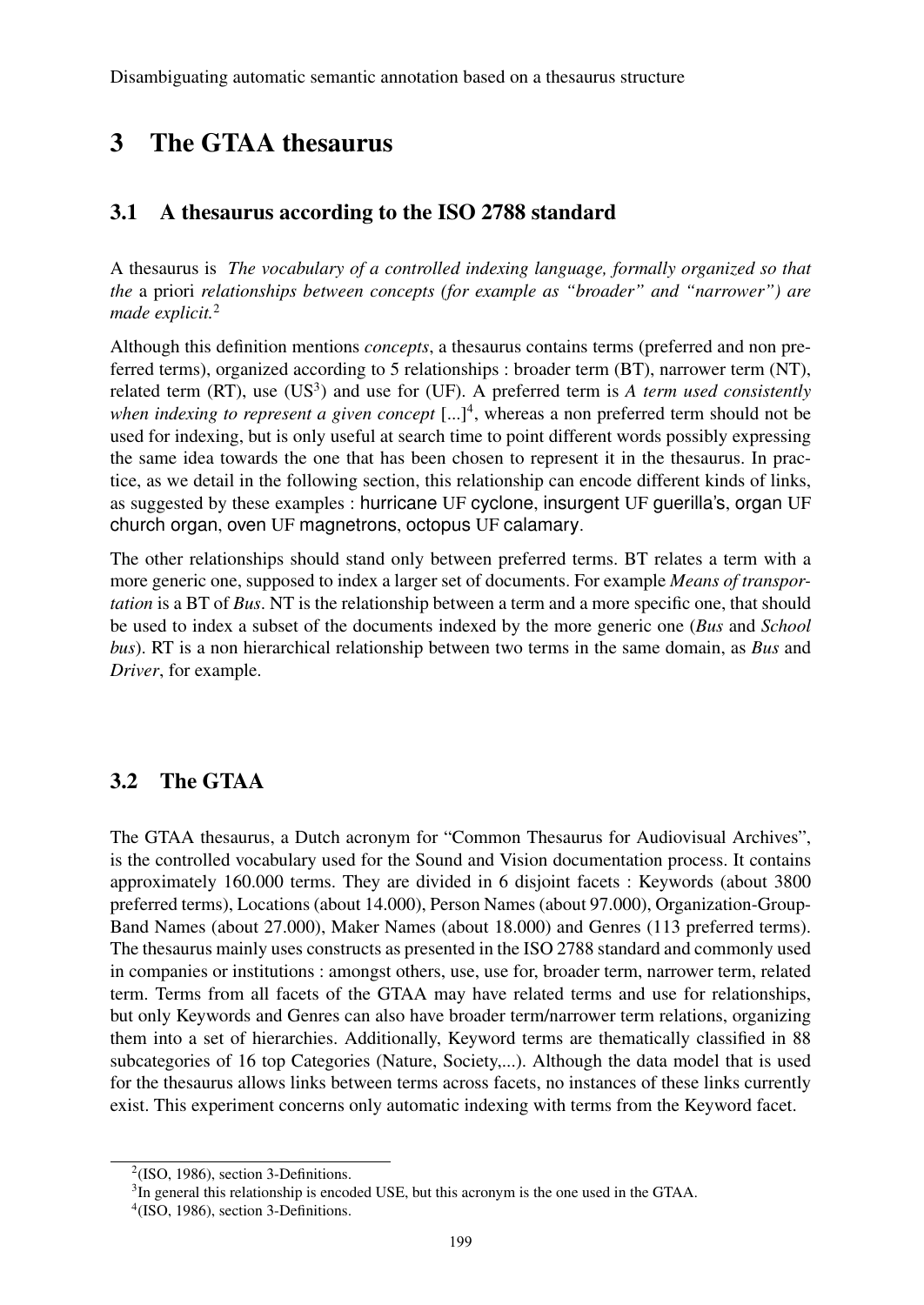### 3.3 Different semantics and non uniqueness of the Use relationship

In the GTAA, there are 1377 US relationships, *i.e.* 1377 times a non preferred term is associated with a preferred term. Some of these non preferred terms are associated with multiple different preferred terms and some of the preferred term are associated with multiple non preferred terms. In the first case, the non preferred terms is polysemic or has different domains of application, each meaning or domain having an explicit preferred term : for example, the non-preferred term minority $<sup>5</sup>$  has two preferred terms, ethnical minority and religious minority. In the latter case</sup> (one preferred term associated with different non preferred terms), different notions were grouped under one common and single preferred term. This is either done for easing the thesaurus' use (the fewer terms there are, the easier it is to find the most appropriate one when indexing), or because the distinction was not relevant for indexing the TV programs of Sound and Vision : for example, the preferred term diplomats groups two non preferred terms, ambassadors and consuls. When having a close look at the nature of the US, UF relationship we see four different types :

- Synonyms : To cleanse US To clean
- Meronym : Sabbath US Jewish religion
- Hyponym : Scanner US Hardware
- Semantically related : Geiger counter US radioactivity

83 non preferred terms are associated with more than one preferred term in the thesaurus, ranging from 2 to 3 different preferred terms. This non unique association can be a source of problems when using the thesaurus' content as a basis for automatic indexing. If we select the wrong preferred term, we might for example suggest petrol (aardolie) as an indexing term for a document about food, because the non preferred term oil (oliën) has both petrol and vegetable oil (plantaardige oliën) as its preferred term. We will present in the next section our semiautomatic annotation pipeline, the ranking algorithm applied to the term extraction, CARROT, and its usefulness for selecting the right preferred term out of 2 to 3 different possibilities.

### 3.4 Semi-automatic annotation pipeline

#### 3.4.1 The pipeline

As stated in section 2, the goal of the semi automatic annotation pipeline is to suggest appropriate indexing terms to cataloguers, with the goal of easing their job and increasing their productivity. From discussion with the cataloguers it followed that they like a focussed and limited set of keywords : focussed because they only experience a suggestion as supportive if it closely matches the main topic of the document, limited because actual work process of cataloguers only allows for a limited number of terms to be attached to a document. Another reason for that requirement is that the inspection of the suggested terms should improve the work process, so the inspection time and the mental processing of the suggestions need to be bounded in order not to generate additional burdens.

The pipeline consists of tree parts : a term detector, a term collector and a term ranker. As input to our pipeline we use our selected corpus and the GTAA. The output of the pipeline is a ranked

<sup>5</sup>All the terms we mention in this paper are translated from Dutch to English out of consideration for our readers. We tried to select examples which have the same ambiguity in their semantics in the English translation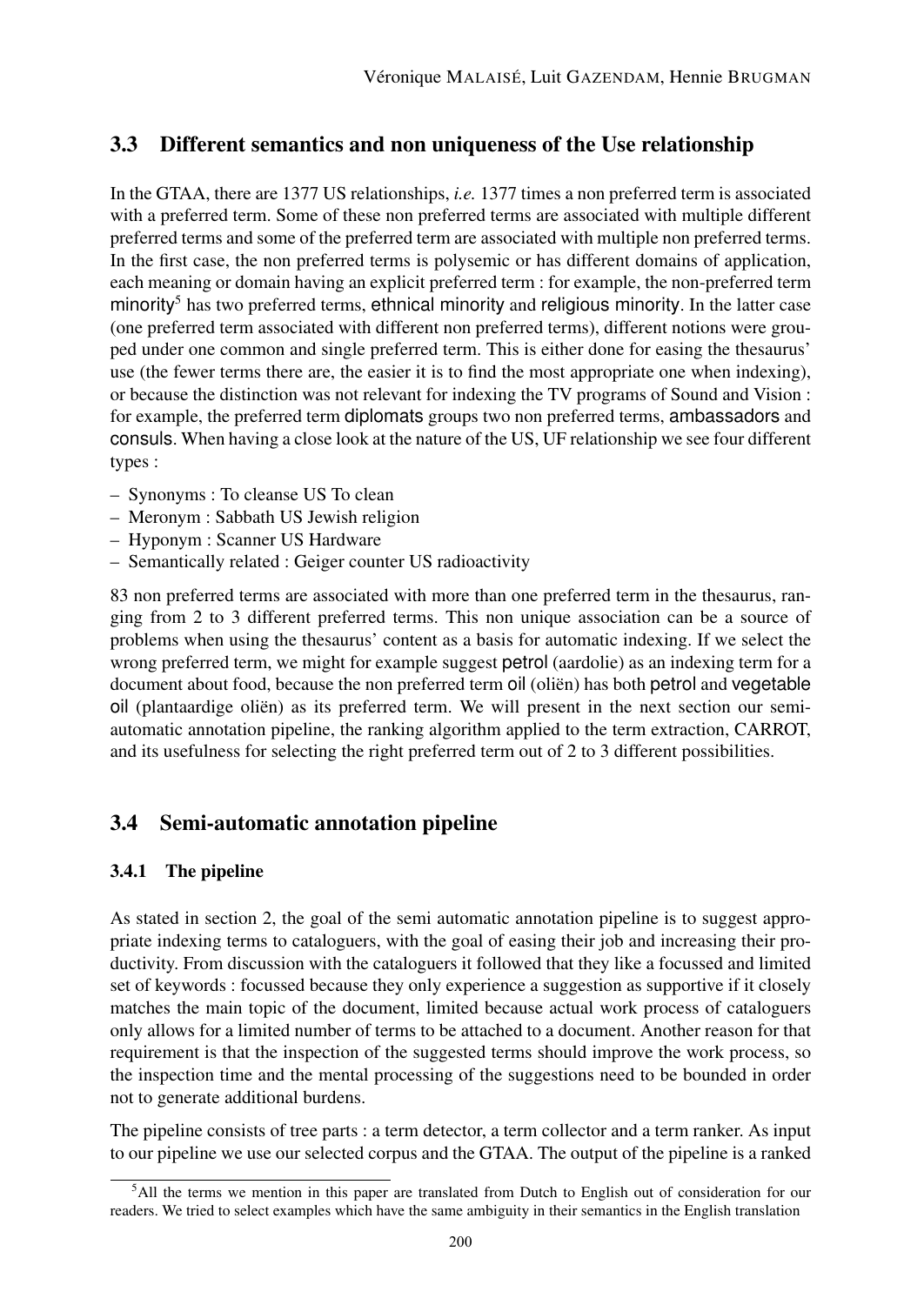Disambiguating automatic semantic annotation based on a thesaurus structure

list of GTAA preferred terms.

#### 3.4.2 The input : GTAA in a RDF-OWL representation

As input we use an RDF-OWL representation of the GTAA, based on the SKOS Working Draft (see (van Assem *et al.*, 2006) and (Miles & Brickley, 2005)). The SKOS representation of a thesaurus is "concept based" : instead of terms, the entities are nodes with identifiers (ID), to which labels are attached, a prefLabel to represent the preferred term, and one or more altLabel(s) to represent the non preferred term(s). As the GTAA entries are in plural form, we also extended this model to add the information of the singular form corresponding to the original thesaurus terms. This model has drawbacks, and has an obvious conceptual bias, but it helps gathering pragmatically different strings corresponding to the same annotation ID. These strings are called "textual representations of the concept" in the GATE pipeline, and we decided to keep this terminology here.

#### 3.4.3 The term detector : GATE with the Apolda plug-in

The term detector scans a text and looks for all possible textual representations of concepts. The detector is built with the Apolda plug-in in GATE architecture (Maynard *et al.*, 2003). After tokenization, the Apolda plug-in makes a simple string matching. It annotates a piece of text with the ID of the "concept" corresponding to the longest matching textual representation. If for a piece of text multiple concepts have the same longest matching textual representation, which can be the case for a non preferred term with multiple preferred terms, the plug in generates all possible annotations. This means that the string minority will receive two annotations : Keyword ethnical minority and Keyword religious minority. The string religious minority however will only receive the latter. The term detector is not case sensitive.

#### 3.4.4 The term collector

The outcome of the term detector is an annotated text. In this text, multiple annotations can correspond to the same "concept". The term collector collects all the annotation ID's, computes their number of occurrences and writes the output into one file.

### 3.5 The term ranker and WSD algorithm : CARROT

The file with ID's and number of occurrences computed at the previous step is fed into the Cluster And Rank Related to Ontology and Thesauri algorithm (CARROT algorithm) (Gazendam *et al.*, 2006).

CARROT uses the fact that terms in the Keyword facet of the GTAA are related to others via the related term, broader term and narrower term relations. We hypothesise that terms which relate to a lot of the other terms found in the text can be semantically more representative of the core topics of the TV program than terms which are found more often but without any relations to others. If one of the thesaurus relationships exists between two of the found terms we say that a relation of distance 1 exists. We also check if an intermediate term connects two terms in the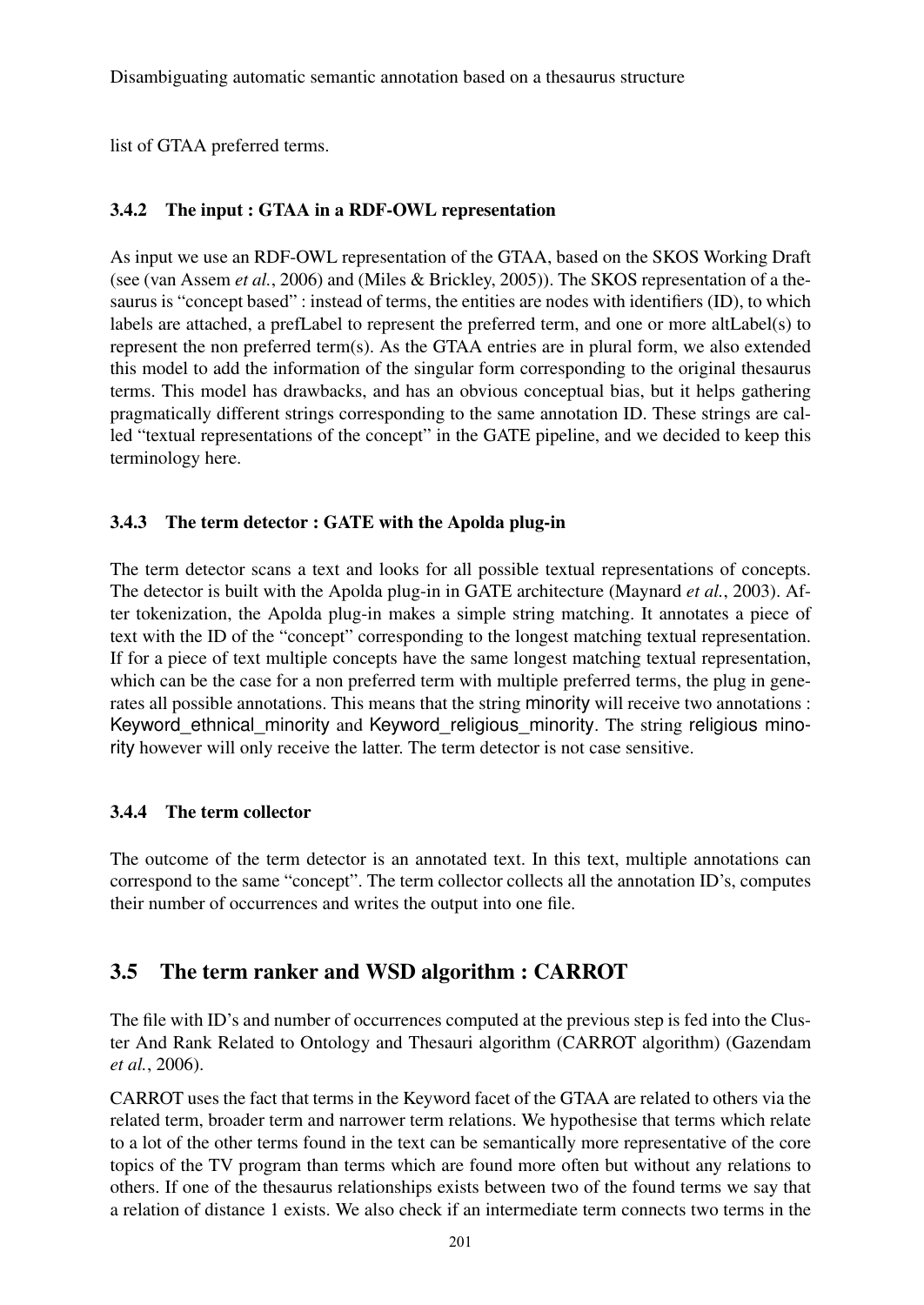GTAA. These connections via intermediate terms are defined as relations of distance 2. We do not make any distinction in the type of relationships.

To rank the extracted keywords, we use the following rules :

- Step 1. We select the keywords with both a distance 1 and a distance 2 relation. We then order these keywords based on their number of occurrences, putting the most frequent on top of the list.
- Step 2. We select the remaining keywords with a distance 2 relation to keywords found during Step 1. We order these keywords based on their number of occurrences and add them to the list.
- Step 3. We select the remaining keywords with a relation. We order these keywords based on their number of occurrences and add them to the list.
- Step 4. We order the remaining keywords based on their number of occurrences and add them to the list.

This algorithm creates clusters of ranked terms (several terms can have the same rank, they are then simply ordered alphabetically).

Our previous experiment in (Gazendam *et al.*, 2006) showed that only the top clusters provided relevant keywords, so we intend to present the cataloguers with only these top clusters by default, with the possibility to access the whole ranked list if they wish to. In this paper we propose this CARROT algorithm as a means for selecting the right preferred term (right interpretation) for a non preferred term with multiple preferred terms (an ambiguous word). For example, the text :" *Snacks do not contain a lot of minerals.*" contains the non preferred term minerals and the preferred term snacks. minerals has three preferred terms : food, fertilizer and ore. All are considered to occur once, because their common non preferred term occurs once. These three plus snacks are fed into CARROT. Due to the direct relation between the terms food and snacks, food now ranks higher than the other two preferred terms. This means that we here interpret minerals as referring to food in this case.

As the non preferred term attributes the same number of occurrences to all its preferred terms, three scenarios are possible :

- One of the preferred terms has more direct or indirect relations to other found terms and ranks higher as a result ;
- One of the preferred terms combines a higher number of occurrences due to the fact that the preferred term appeared itself in the text or one of its other non preferred terms appeared in the text ;
- The different preferred terms rank equally high.

The output of the pipeline is the same list of annotation ID's as the input, but ranked. Therefore, our hypothesis for Word Sense Disambiguation is that the irrelevant preferred terms will not be connected to any of the other found keywords, and thus will be ranked at the bottom of the list. As a consequence, they will not be shown to the cataloguers as indexing suggestion. We present the positioning of our experiment with the state of the art in Word Sense Disambiguation in the following section, followed by the experiment itself.

## 4 Related Work

The task we are interested in in this paper can be related to Word Sense Disambiguation. In (Ide & Véronis, 1998), the authors describe the typical two-step process for this task :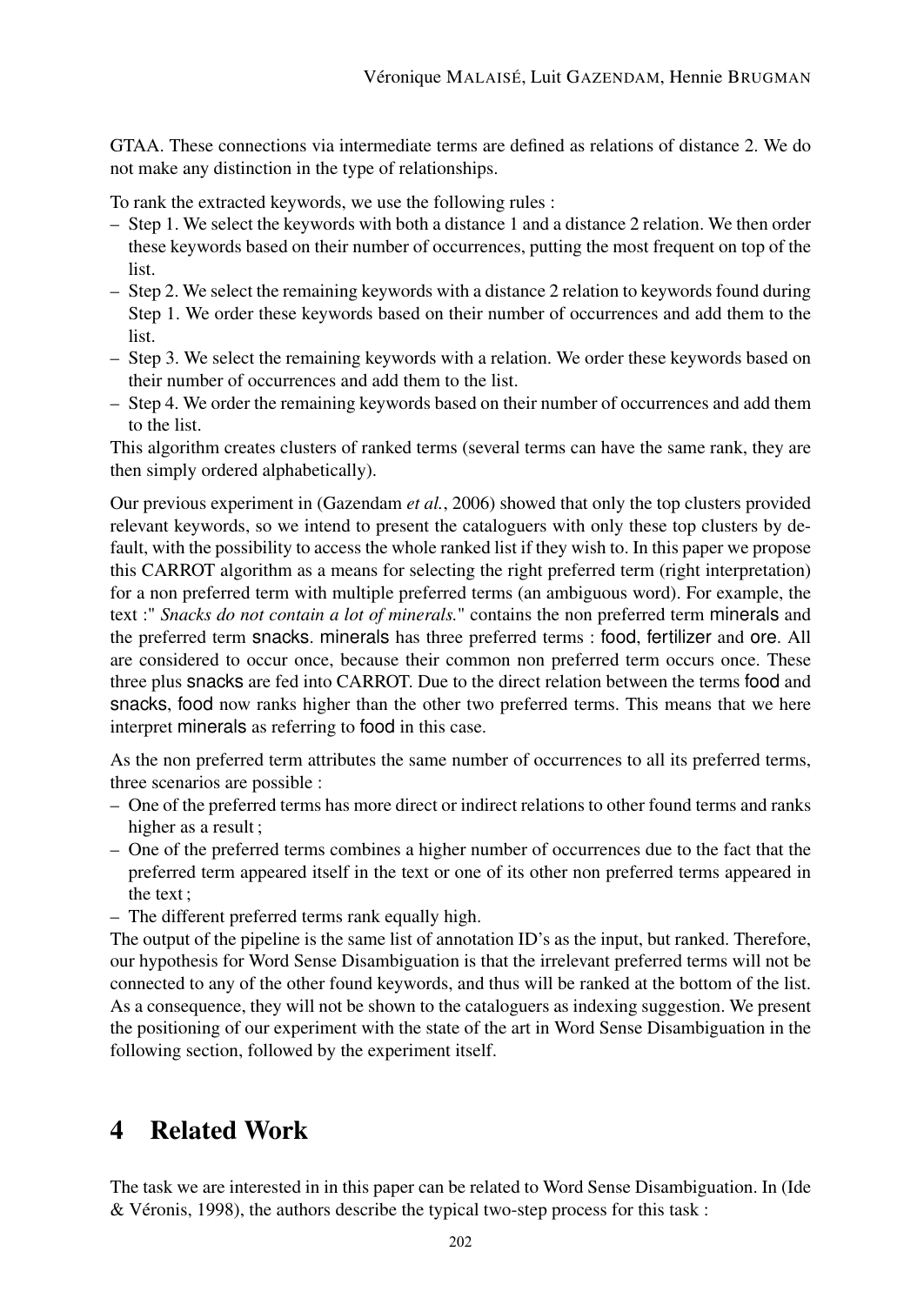- 1. Define the set of senses per lexical unit ;
- 2. Use either a context-based method to determine which of the senses corresponds to the occurrence of the lexical unit considered, or an external knowledge source.

Many works mention the use of a dictionary as an external knowledge for that purpose ((Veronis & Ide, 1990), for example), whereas statistically-based or machine-learning methods advertise the corpus-based contextual approach (see for example (Yarowsky, 1995)). Of course, some mixed approaches exist, as (Stevenson & Wilks, 2001). In our use case, the set of senses to take into account is the set of possible preferred terms for each ambiguous non preferred term. The method that we experiment here is using external knowledge, but instead of the lexical content of dictionary definitions, or instead of trying to map the lexical environment of the external knowledge to the corpus content, we use the thesaurus independently, and take only into account the number of occurrences of each term as a contextual information. The selection of the relevant sense, *i.e.* of the relevant preferred term, is made only based on relationships crafted by hand by cataloguing experts when building the thesaurus. Therefore it is still different from (Yarowsky, 1992), who also based his Word Sense Disambiguation algorithm on a thesaurus.

# 5 The experiment

## 5.1 Experiment : selecting the right keyword when multiple USE relations are possible

For this experiment, we annotated our documents with all the possible preferred terms related to the non preferred terms we found in the texts, along with their number of occurrences, and we will check whether the algorithm designed for ranking the IE output will help us disambiguating between the different possibilities. We will evaluate whether CARROT

- 1. Ranks the relevant preferred term higher ;
- 2. Ranks the irrelevant preferred terms low enough for them not to be part of the keywords suggested to the cataloguers.

### 5.2 Material

We constructed our corpus from a set of over 500 catalogue descriptions from Sound and Vision, related to TV programs. Each of these catalogue descriptions contains specific fields, that are described in Dublin Core : *e.g.* maker, title and keywords. One of the fields is a free text description called summary. In the Keyword field the topic of the program is described by a limited set of preferred terms from GTAA's Keyword facet. From this set of catalogue descriptions we selected all files which :

- 1. contain a non preferred terms which has multiple preferred terms and
- 2. have one of its related preferred terms appear in the keyword field

Based on these requirements we selected automatically a corpus of 121 documents, of averagely 200 words each. The second requirement is related to evaluation purpose : the preferred term that was chosen to describe the document can be seen as the correct interpretation of the non preferred term present in the description text. We base ourselves on this assumption to evaluate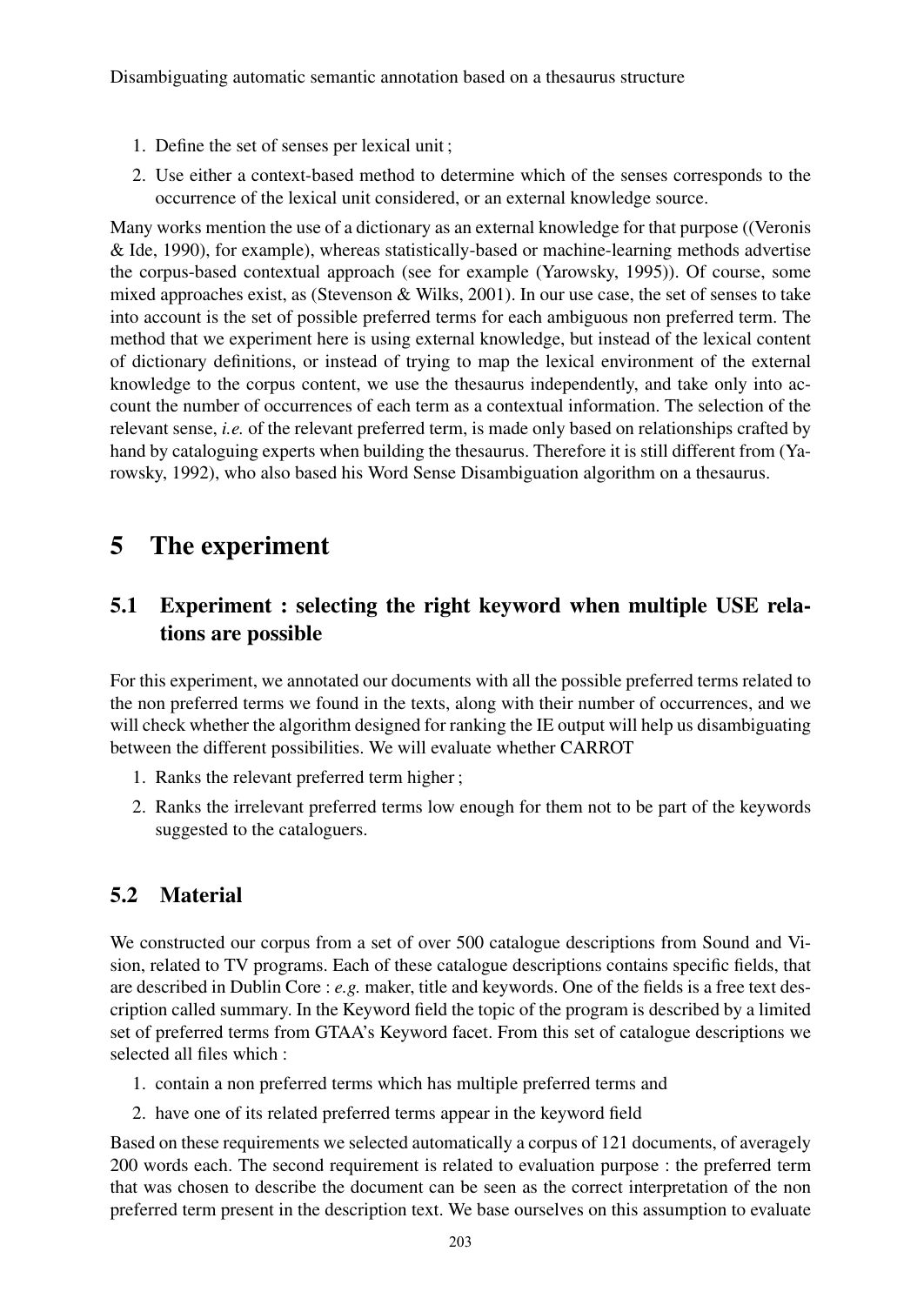the results of our ranking algorithm : the preferred term present in the Keyword field should be ranked higher than the other possible preferred terms.

### 5.3 Experiment

We ran our pipeline on our corpus. After completion we looked at the non preferred term, the rank of all associated preferred terms in the ranked list and compared this ranked list with the preferred term in the Keyword field of the catalogue description. We have three possible outcomes of this comparison :

- 1. Correct suggestion : the suggested preferred term<sup>6</sup> is the preferred term in the keywords
- 2. Wrong suggestion : the suggested preferred term is not the preferred term in the keywords
- 3. Undecidable : No suggestion is made because two (or all three) preferred terms rank equally high

When evaluating the results, we also came across a set of unusable data. We discuss this point in the following section. The results are shown in table 1

|    |    | correct   undecidable   wrong   unusable data   total |     |
|----|----|-------------------------------------------------------|-----|
| 43 | 26 | 50                                                    | 121 |

TAB. 1 – Results

#### 5.3.1 Discussion

One of the issues that arose when evaluating our results was that we still have numerous unusable documents in our corpus : it turned out that for some documents, the non preferred term is found in the keyword field. According to the production rules of Sound and Vision a non preferred term cannot be used in the keyword field, but the set of keywords changes over time : a preferred term may be ambiguous and as a consequence be changed to a non preferred term. Because we used old descriptions in our corpus, some of these contained previously preferred terms which now became non preferred ones in their keyword field. This is the case, for example, for murder assault (8 occurences) and tent kampen (23 occurences). These two examples account for two thirds of the unusable data. We excluded these from our analysis.

For the remainder of the corpus, in approximately 19 out of 20 (95%) cases, the suggestions are not incorrect. We found only two cases in which we gave a wrong suggestion. Both mistakes are with the same non preferred term clubs which has as preferred terms hotel, restaurant and cafe (HRC) and association. This word club was used in the context of football clubs. One text was on the share issue of soccer club Ajax. The other text was on the showing of a documentary on the soccer club Ajax in a theater. The term club had the meaning of association in both cases, referring to the soccer association. However the hotel, restaurant and cafe was suggested. In both cases terms at distance 2 from HRC were present in the text : theater via the intermediate term nightlife and director via the intermediate term enterprice. On the other hand associations did not have direct or distance 2 connections to other extracted terms in the football domain as soccer, supporter, match, trainer : the distance in the thesaurus between

 $<sup>6</sup>i.e.$  the preferred term with the highest rank in the list.</sup>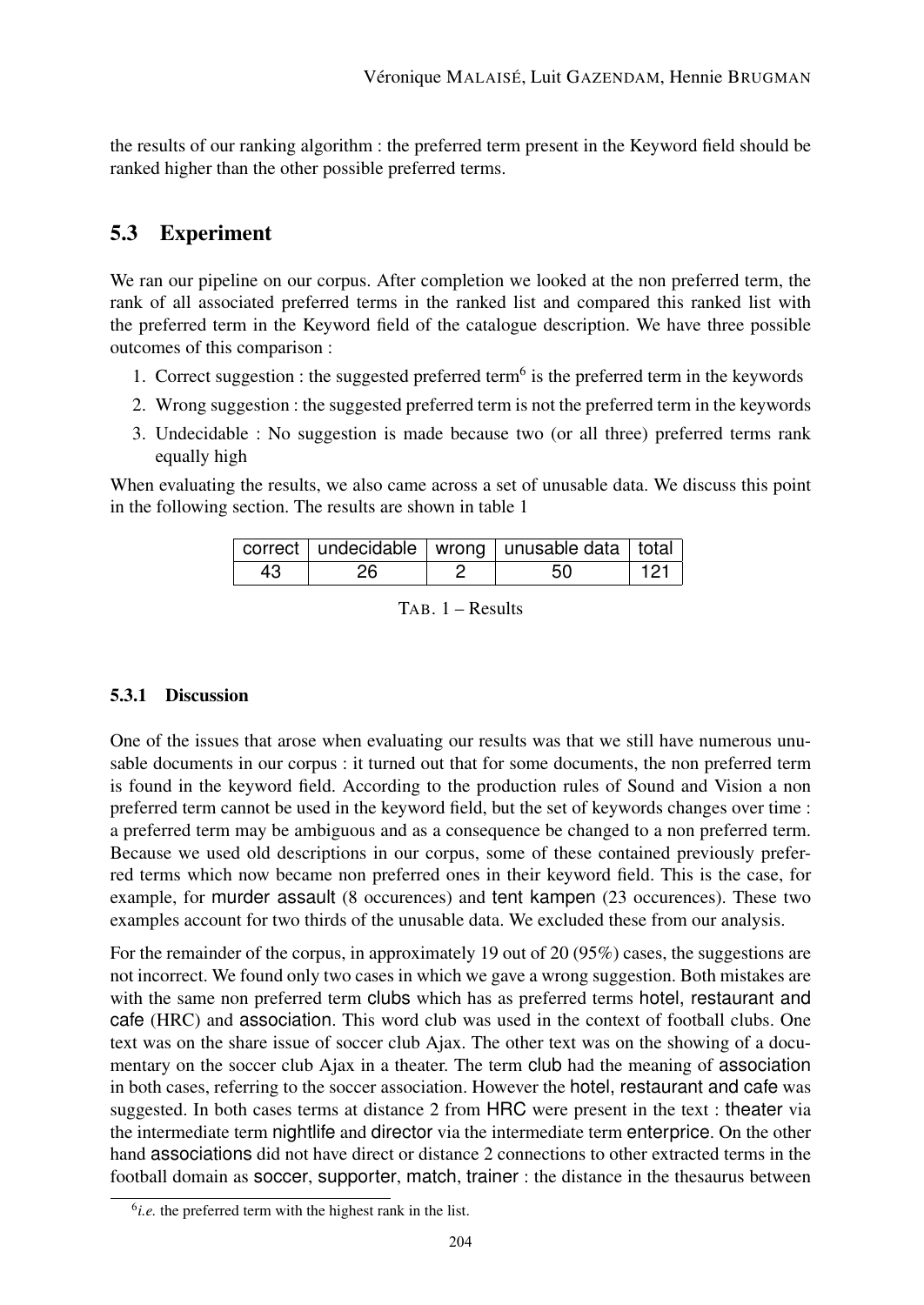these terms and association was too big. In our corpus, we have two other instances of club for which the matching to its preferred terms is successful once and undecidable another time. Both these texts where also in the soccer domain and having the preferred term association.

This could suggest that we have one "preferential preferred term" in the corpus, and that this information could be used for solving in a light way the ambiguity problem. Unfortunately, this is not always the case : the non preferred term windmills occurs once as wind turbine and once as mill ; in both cases the correct suggestion is made by our system. Other non preferred terms with a bigger number of occurrences also have a non regular distribution of their preferred terms.

Another remarkable feature of the results is the big number of undecidable cases. The reason why we encounter this big number of undecidable cases is manyfold :

- 1. Our method uses general conditional rules. These conditions are not really specific : *having any distance 1 relation satisfies a condition*. As a result, in many cases both preferred terms fit the same conditions. This can be amended by sharpening these conditions, for example by counting the number of terms at distance 1 or distance 2.
- 2. The texts of our corpus are relatively small, so the number of found (and related) terms is also small, and the number of occurrences too low to disambiguate between different possibilities.
- 3. In many cases the different preferred terms have a distance 1 relation to other extracted terms, increasing the chance of a tie. At the same time this means that the difference in meaning between the preferred terms can be subtle, giving value to the undecidability. For example, it is very difficult and maybe not relevant to distinguish between the three preferred terms related to toxin, namely poison, venom and dangerous substance, in the context of a TV program about farmers getting ill after using a toxin as a form of herbicide.

The last remark that we can make is that, due to the small number of different keywords in the different texts, very few clusters were created. As a consequence, it was hardly ever the case that the non relevant preferred terms found place low enough in the ranked list not to be proposed for indexing suggestion. Therefore, we should modify our algorithm in order to make it take into account only the preferred term with higher rank, and remove the other related preferred terms from the suggestion list.

# 6 Conclusion and Perspectives

We investigated whether our method and the CARROT algorithm could be used for disambiguation in an indexing setting. In cases of ambiguity, it only gives suggestions for which preferred term to choose in two cases out of three, but when it gives a suggestion, it is correct so in approximately 19 out of 20 cases. The two bad suggestions came from the same thesaurus concept, and were due to its lack of structure. Using another external resource like the Princeton University's WordNet thesaurus could help us cope with that problem. However, the interpretation of our success rate and percentage of undecidable cases must be subject of study : it is up to the cataloguers to determine whether these numbers are fair <sup>7</sup>. This is the subject of another study, that we will also conduct in the course of our project.

<sup>&</sup>lt;sup>7</sup>A success of 19 out of 20 seems quite reasonable in the perspective of IR publications, but when talking about automatically securing railway crossings, the same success ratio is considered really bad.